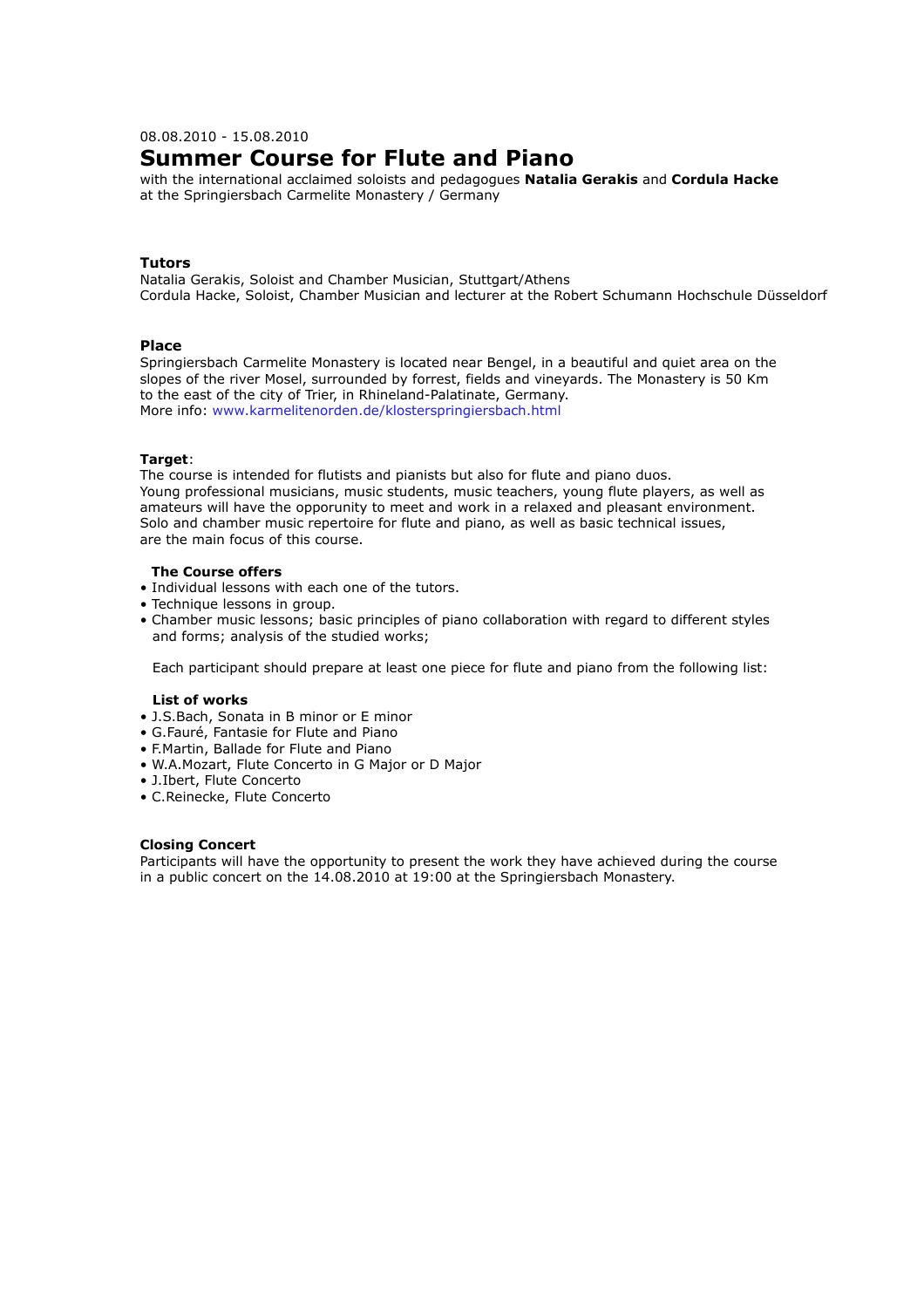#### **Course fee**

Active participants **300,- €** Auditor **80,- €** (There will be a limited number of active participants and priority will be met by date of application)

## **Accomodation**

The Carmelite Monastery offers beautiful rooms with shower and toilet. Price per person Full board in double room 45,- € / Day. Full board in single room 49,-  $∈$  / Day Full board includes: • Accommodation • Breakfast

- Lunch
- Evening coffee with cakes
- Dinner

# **Application deadline**

1 July 2010 The application form can be sent to the Musikkreis Springiersbach by post or per fax

## **Information**

Musikkreis Springiersbach Eichenhain 23, 54538 Bengel/Mosel, Germany tel: + 49 6532 2731 fax: +49 6532 4086 e.mail: musikkreis@t-online.de website: www.meisterkurse-im-kloster.de/kurse-im-kloster & www.opern-studienreisen.de

## **Payment**

By applying for the Summer Course a pre-payment of  $100<sub>r</sub> \epsilon$  has to be deposited to the following bank account. The rest of the course and accomodation fee should be deposited to the same account, not later than the 8 July 2010:

#### **Musikkreis Springiersbach Bank**: **Raiffeisenbank Wittlich**/**Mittelmosel IBAN**: **DE41 5876 0954 0003 8236 00 SWIFT**/**BIC Code**: **GEN0DED1WTL**

- The pre-payment is not refundable in case of cancelation on your part.
- Note in reference the name of the participant.
- All bank transfers should be without cost to the recipient.
- If there are additional bank charges to the Musikkreis Springiersbach, interested parties should return the money when they arrive at Springiersbach.